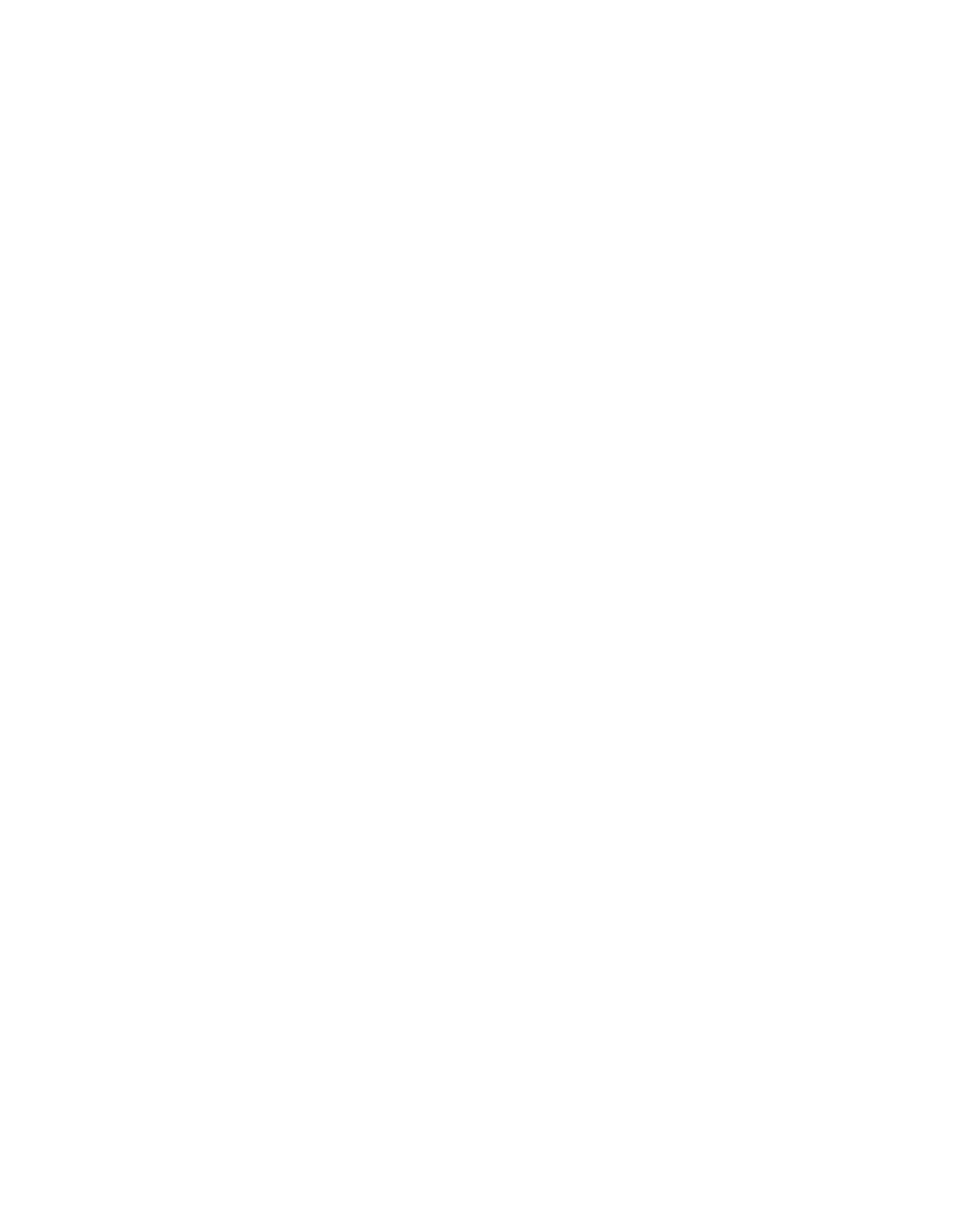## MEASURING YOUR HORSE(S)

BARN WORKSHEET - WRITTEN INSTRUCTIONS

## Tools Required for Set Up

Before you begin measuring your horse, you will need to collect some items or request a complete kit from Schleese (\$100 refundable charge if returned - shipping not included).

- Sidewalk chalk
- A ruler
- The Fit Kit form and instructions
- A tape measure with both inches and centimeters
- Strong scissors or an exactoknife or box cutter
- A couple of pens
- A protractor app you will need to download a protractor with a function measuring degees from your app store
- A cardboard box or Bristol board
- A Flexible Ruler or Flexicurve (the blue curve tool featured in this video) which is available at most stationary stores, or a coat hanger. Find the center of your flexi curve or hanger and mark the center. You can use a marker or roll a braiding elastic into the center.

## Part A: Measuring & Mapping your Horse

Before beginning your measurements, make sure your horse is standing square and on even ground for the entire drawing.

Measure the girth circumference. You measure the circumference by laying the tape measure at the base of your horse's withers and wrapping it around the barrel of your horse then bring the beginning of the tape measure up to where it is snug on the horse. Record the measurement in inches as your horse's Girth Circumference.

## Begin your Chalk Drawing by Measure the Saddle Support Length (SSA):

- Line #2, find the outer edge of the scapula, and using a chalk colour that shows up on your horse's coat, draw an 8-inch line straight down from the spine behind the scapula.
- Line #1, measure 4 inches directly in front of your line 2. Using your chalk, draw an 8-inch line straight down from the spine.
- Palpate or locate your horse's 18th rib. Find the rain line in your horse's coat pattern, and look for the ring of light to help identify the correct placement, use your chalk to draw an 8-inch line straight down from the top of the spine.
- Using your tape measure, measure 4 inches down from the spine on line 2 and on the last rib line. Make a mark on each line at 4-inches.
- Use your measuring tape to measure from the 4" dash on Line #2 to the 4" dash on the last rib line. Record your measurement in inches as your Saddle Support Area Length.

\*\* *Now Wipe off the last rib chalk line* with a brush or rag so the next portion doesn't become confusing.

## Start on the LEFT SIDE of the horse:

- Measure 4" back from Line #2 and draw an 8" chalk line straight down from the spine.
- Repeat 3 more times to give you 6 lines in total.

#### Move to the RIGHT SIDE of the horse:

- Line #2, find the outer edge of the scapula, and using a chalk colour that shows up on your horse's coat, draw an 8-inch line straight down from the spine behind the scapula.
- Line #1, measure 4 inches directly in front of your line 2. Using your chalk, draw an 8-inch line straight down from the spine.
- Lines #3-#6 on the right side need to match Lines #3-#6 on the left.
- Draw an 8" chalk line straight down from the spine on Lines #3-#6 the same as the left.

... continue next page